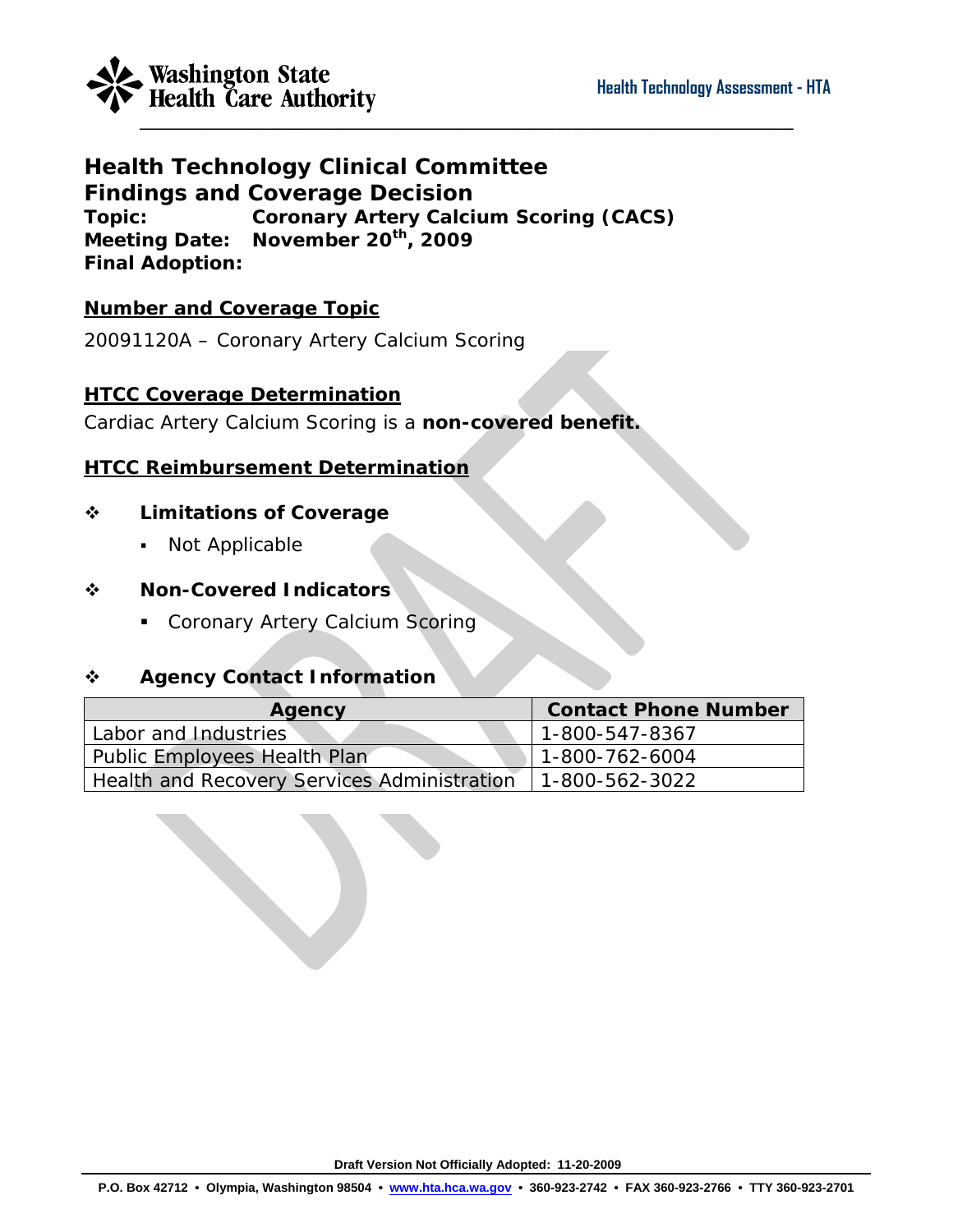

#### **Health Technology Background**

The Coronary Artery Calcium Scoring (CACS) topic was selected and published in December 2008 to undergo an evidence review process. Heart disease is the leading cause of death and disability in US: with 700,000 deaths. The most common heart disease in the United States is coronary artery disease (CAD), which can lead to heart attack. CAD is a narrowing of one or more coronary arteries that result in an insufficient supply of oxygen to the heart muscle and is a leading cause of death in the US and developed countries. CAD may be asymptomatic or lead to chest pain (angina), heart attack, myocardial infarction (MI), or death. Cardiac related diagnostic tests include both non-invasive and invasive tests. Non-invasive tests include – stress echocardiograms: tests that compare blood flow with and without exercise and visualize the heart; singlephoton emission computed tomography (SPECT), also known as nuclear stress testing or myocardial perfusion imaging; and CT angiography with or without calcium scoring using 3D imaging to visualize the heart. Invasive tests include – the "gold" standard is the conventional coronary angiography (CCA) which involves placement of a catheter and injection of contrast material into a large artery or vein, followed by 2-dimensional visualization with x-rays.

Cardiac calcium scoring uses a CT to check for the buildup of calcium in plaque on the coronary arteries. This test identifies and quantifies a marker of coronary disease (plaque), believed to detect earlier state of CAD. Cardiac calcium scoring uses CT to check for the buildup of calcium in the coronary arteries. Calcium is associated with atherosclerosis and is one marker of CAD. However, coronary calcium is not present in all atherosclerotic plaques and its relevance to risk and treatment is unclear. CACS scans the heart using CT by taking imaging "slices" of the heart. Calcium scores increase with age particularly after 50 years in men and 60 years in women.

In August 2009, the HTA posted a draft and then followed with a final report from a contracted research organization that reviewed publicly submitted information; searched, summarized, and evaluated trials, articles, and other evidence about the topic. The comprehensive, public and peer reviewed, Coronary Artery Calcium Scoring report is 94 pages, and identified a relatively large amount of literature.

An independent group of eleven clinicians who practice medicine locally meet in public to decide whether state agencies should pay for the health technology based on whether the evidence report and other presented information shows it is safe, effective and has value. The committee met on November  $20<sup>th</sup>$ , reviewed the report, including peer and public feedback, and heard agency comments. Meeting minutes detailing the discussion are available through the HTA program or online at [http://www.hta.hca.wa.gov](http://www.hta.hca.wa.gov/) under the committee section.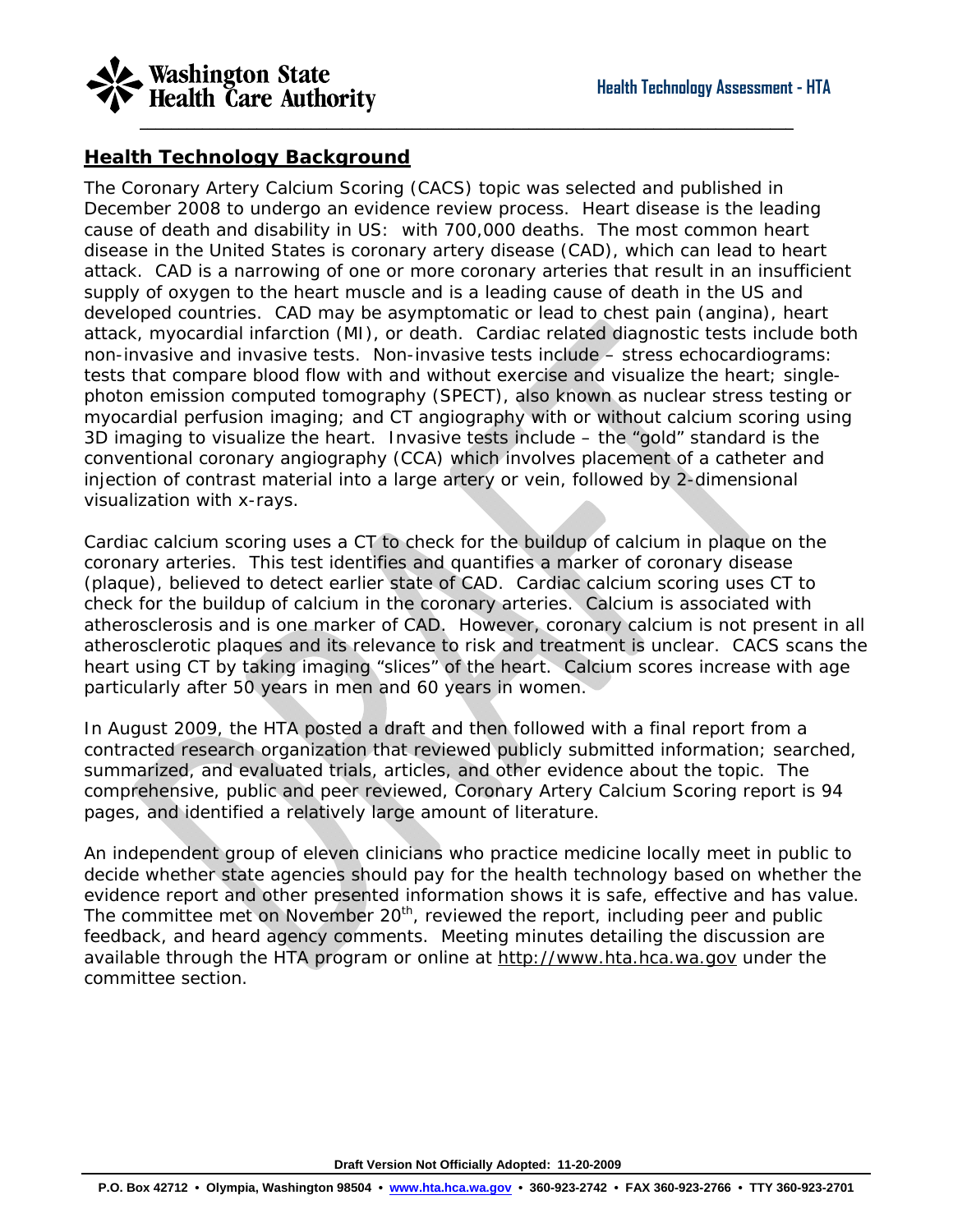

# **Committee Findings**

Having considered the evidence based technology assessment report and the written and oral comments, the committee identified the following key factors and health outcomes, and evidence related to those health outcomes and key factors:

#### **1. Evidence availability and technology features**

The committee concludes that the best available evidence on coronary artery calcium scoring (CACS) has been collected and summarized.

- Heart disease is a prevalent and burdensome disease, and the leading cause of death in the US. Identifying which patients are at risk of major cardiac events is therefore important, but currently difficult. Symptoms of CAD (e.g. chest pain) have poor correlation to risk. Diagnostic testing can be used to help confirm or refute a suspicion of clinically significant CAD. CACS provides anatomical information (not functional) on the amount of calcium, a marker of CAD in the heart and coronary arteries.
- CACS role is unclear: it is not currently proposed or likely to be a replacement for conventional coronary angiography (CCA) based on test performance characteristics and lack of consensus about appropriate thresholds. Literature related to clinical or treatment outcomes generally focus on use for triaging symptomatic patients and that CACS may reduce the use of conventional coronary angiography.
- The clinical committee acknowledged that the population under consideration is not screening, but patients with suspected CAD. The committee discussed that this could be either asymptomatic based on history or other risk factors or symptomatic, though later concluded that most available evidence related to symptomatic patients.
- The calcium scoring process isn't automatic, experience is needed for scoring.
- A vast majority of scanners can provide a calcium score. Guidelines in 1996 provided minimum scanner requirements for resolution.

#### **2. Is the technology safe?**

The committee concludes that the comprehensive evidence reviewed is unclear in showing that calcium scoring is safe. Key factors to the committee's conclusion included:

- The committee agreed with the evidence report and current guidelines, in clinical practice, this is not a stand-alone test: it is an additional test with additional radiation and incidental findings risks. If used as triage, some individuals may not have subsequent, more invasive test, but larger group will have radiation.
- The committee agreed that there is harm in radiation exposure that is cumulative, but good evidence to quantify the risk are currently not known.
- The committee acknowledged the evidence report information regarding incidental findings, and agreed that current evidence is inconclusive.

#### **3. Is the technology effective?**

The committee concludes that the comprehensive evidence reviewed shows that Calcium Scoring is not more effective for treatment of coronary artery disease (CAD).

 **Draft Version Not Officially Adopted: 11-20-2009**  The committee agreed with the evidence report and found that CACS specificity and reliability are high for CACS, though sensitivity is low and like other tests, accuracy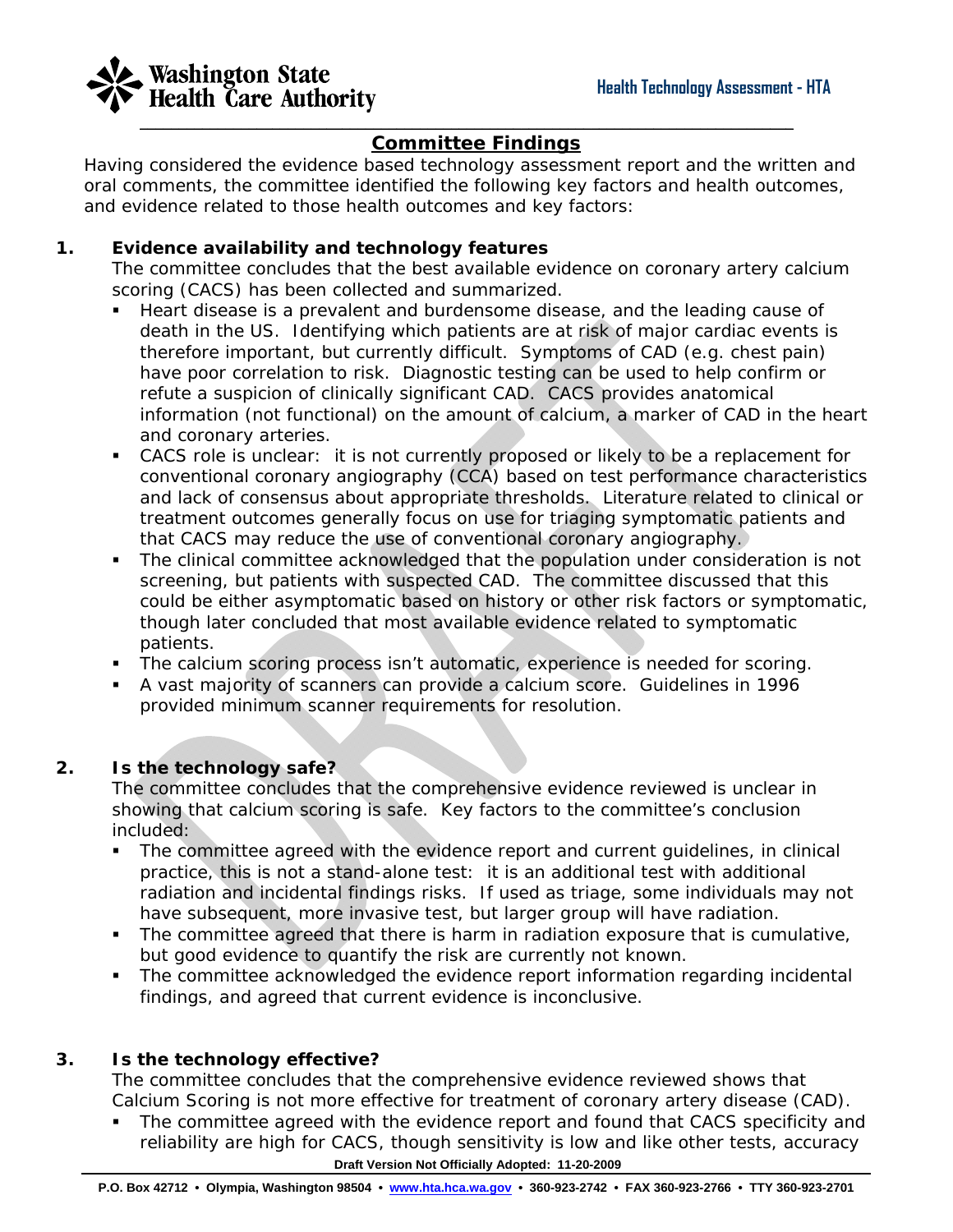

is affected by the disease prevalence. While accuracy and reliability are critical, they are only a first step as to whether a test is effective. The committee also agreed that there is no evidence to establish a clinically important threshold: increase in calcium does indicate disease, but the correlation to severity of stenosis is not established – which is key in a disease that is widely prevalent, where serious events occur in some, but are difficult to predict.

- In evaluating effectiveness, the most rigorous question is whether substituting this test, instead of a current diagnostic, results in better treatment and outcomes. In this case, the evidence is insufficient and current clinical practice does not support using this test alone or as a substitute.
- The other diagnostic effectiveness key question discussed by the committee is whether there is evidence that using this test as an added tool to current strategy provides a benefit (clinical or cost). The remaining analysis relate to answering this question.
- One potential use would be in ER where symptomatic patient at low to intermediate risk - could rule out disease. This use would require CACS of 0 value, so the specificity goes down, and at least a 5% group would still receive a negative test, but would have disease. One small retrospective study looked at 4 month follow up on 100 patients in ED where CACS score was taken, along with other tests and concluded that a score of 0 could permit a discharge. CACS studies did not include any RCT or higher quality observational trials to explicitly test what different clinical or treatment choices are made. Clinical expert noted that usually need a functional test to confirm.
- The committee noted national guidelines do not endorse use of Calcium scoring, though some have permissive statements for use of the test.

#### **4. Is the technology cost-effective?**

The committee concludes that the comprehensive evidence review shows no published good quality evidence on Calcium Scoring.

- Committee acknowledged the state agency costs for coronary diagnostics of nearly \$7 million per year, and this would likely be an additional test and cost.
- **The evidence report adequately summarized the poor cost evidence based on** assumptions not current valid.
- Further, cost per correct diagnosis is a function of prevalence of disease, and CAD is highly prevalent, though the real detection issue is major adverse outcomes, not disease presence. Overall spend for reduction or prevention of negative patient outcome (here major cardiac event) is more appropriate measurement criteria.

#### **5. Evidence about the technology's special populations, patient characteristics and adjunct treatment**

• The committee agreed that no compelling evidence exists in the sub groups (diabetic, gender and age) to conclude that this test was more (or less) effective in those special populations.

#### **6. Medicare Decision and Expert Treatment Guidelines**

Committee reviewed and discussed the Medicare coverage decision and expert guidelines as identified and reported in the technology assessment report.

#### **Draft Version Not Officially Adopted: 11-20-2009**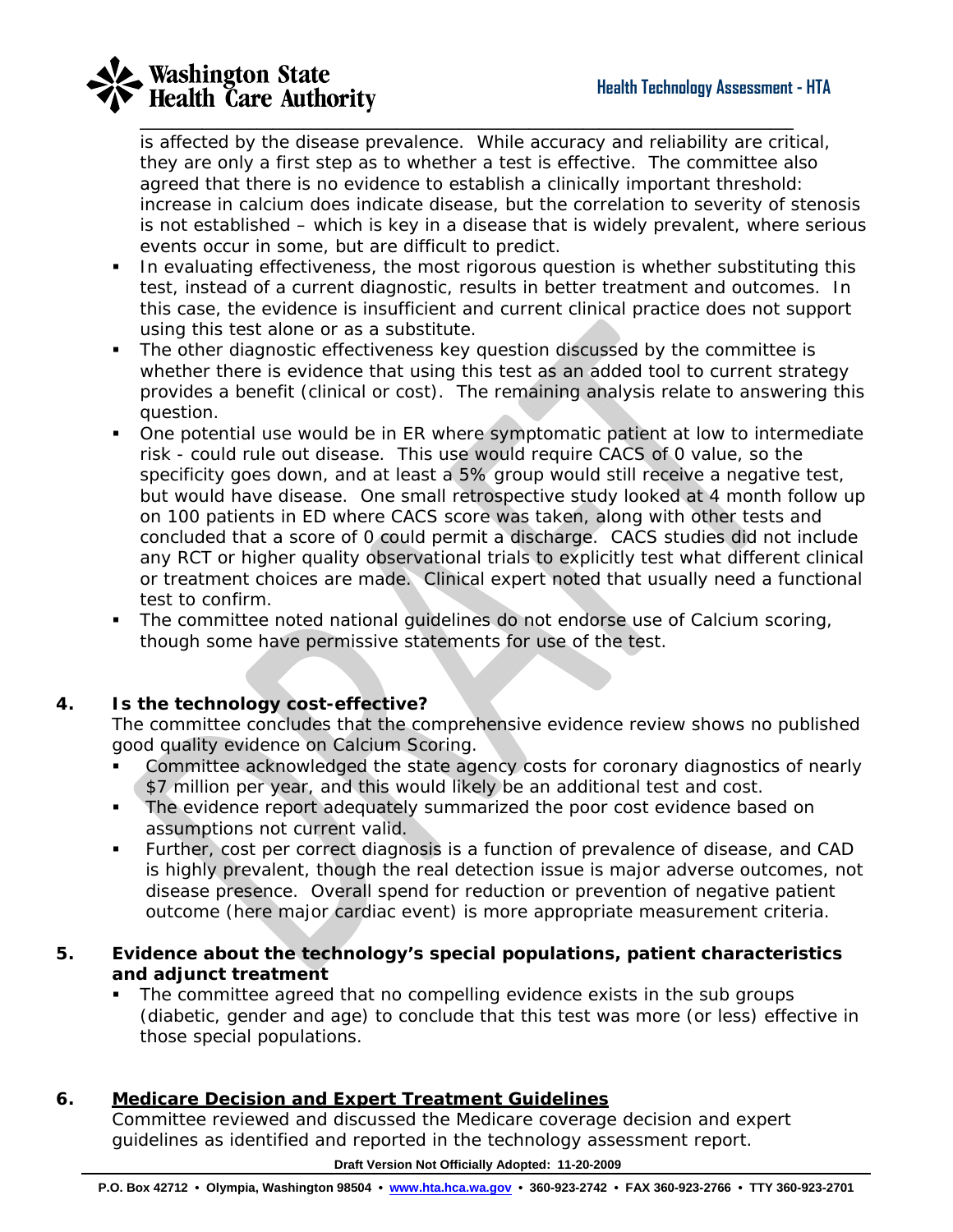

- Centers for Medicare and Medicaid Services no national Medicare policy.
	- o CMS Regional Coverage (Washington and Alaska) the local regional CMS had determined that there is a lack of evidence of the medical necessity for quantitative evaluation of coronary artery calcium.
- Guidelines a search of the National Guideline Clearinghouse (NGC) returned 4 potential guidelines on Calcium Scoring. The following provides a summary of the guidelines that were most relevant:
	- o (1) American College of Cardiology Foundation (ACCF) Clinical Expert Task Force – lack of evidence from studies comparing CAC measurement to alternative risk assessment techniques for moderate risk patients. No clear evidence is available indicating that additional non-invasive testing in patients with high calcium scores will result in more appropriate selection of treatment over the currently recommended preventative medical therapies. Patients with atypical cardiac symptoms may benefit from CAC testing to help exclude the presence of obstructive CAD.
	- o (2) American Heart Association, 2006 conflicting evidence and/or a divergence of opinion regarding its usefulness was found for the following indications: symptomatic patients with chest pain with equivocal or normal electrocardiograms and negative cardiac enzymes; determining the etiology; symptomatic patients in the setting of ambiguous stress tests; and asymptomatic patients with intermediate risk of CAD. Furthermore, the report stated that despite growing evidence that calcium scores are an independent predictor of CAD studies have not demonstrated improved clinical outcomes as a result of calcium score screening.
	- o (3) American Heart Association, 2009 the following are the minimum requirement which should be met in scanning for coronary artery calcium (CAC): use of an EBCT scanner or a 4-level (or greater) MDCT scanner; cardiac gating; prospective triggering for reducing radiation exposure; a gantry rotation of at least 500 ms; reconstructed slice thickness of 2.5 to 3 mm to minimize radiation in asymptomatic persons (and to provide consistency with established results); early to mid-diastolic gating; and equipment or nuclear material in cardiac imaging should be appropriately utilized to maintain patient doses as low as reasonable achievable but consistent with obtaining the desired medical information.
	- o (4) American College of Radiology (ACR) Appropriateness Criteria, 2008 for assessment of chronic chest pain in patients with low to intermediate probability of CAD: CT coronary calcium scoring received a rating of 3 (1 = least appropriate,  $9 = \text{most appropriate}$ ; a score of zero may be useful in excluding cardiac etiology; and relative radiation level is considered to be medium.
	- o (5) American College of Cardiology (ACC) and American Heart Association (AHA) for the diagnosis and prognosis of CAD, 2000 – the following are a summary of interpretations and recommendations for cardiac CT scanning and CACS: a negative test (score  $= 0$ ) makes the presence of atherosclerotic plaque, including unstable or vulnerable plaque, highly unlikely; a negative test is consistent with a low risk of a cardiovascular event in the next two to five years; a positive test  $(CAC > 0)$  confirms the presence of a coronary atherosclerotic plaque; the greater the amount of coronary calcium, the greater the atherosclerotic burden in men and women, irrespective of age;

 **Draft Version Not Officially Adopted: 11-20-2009**